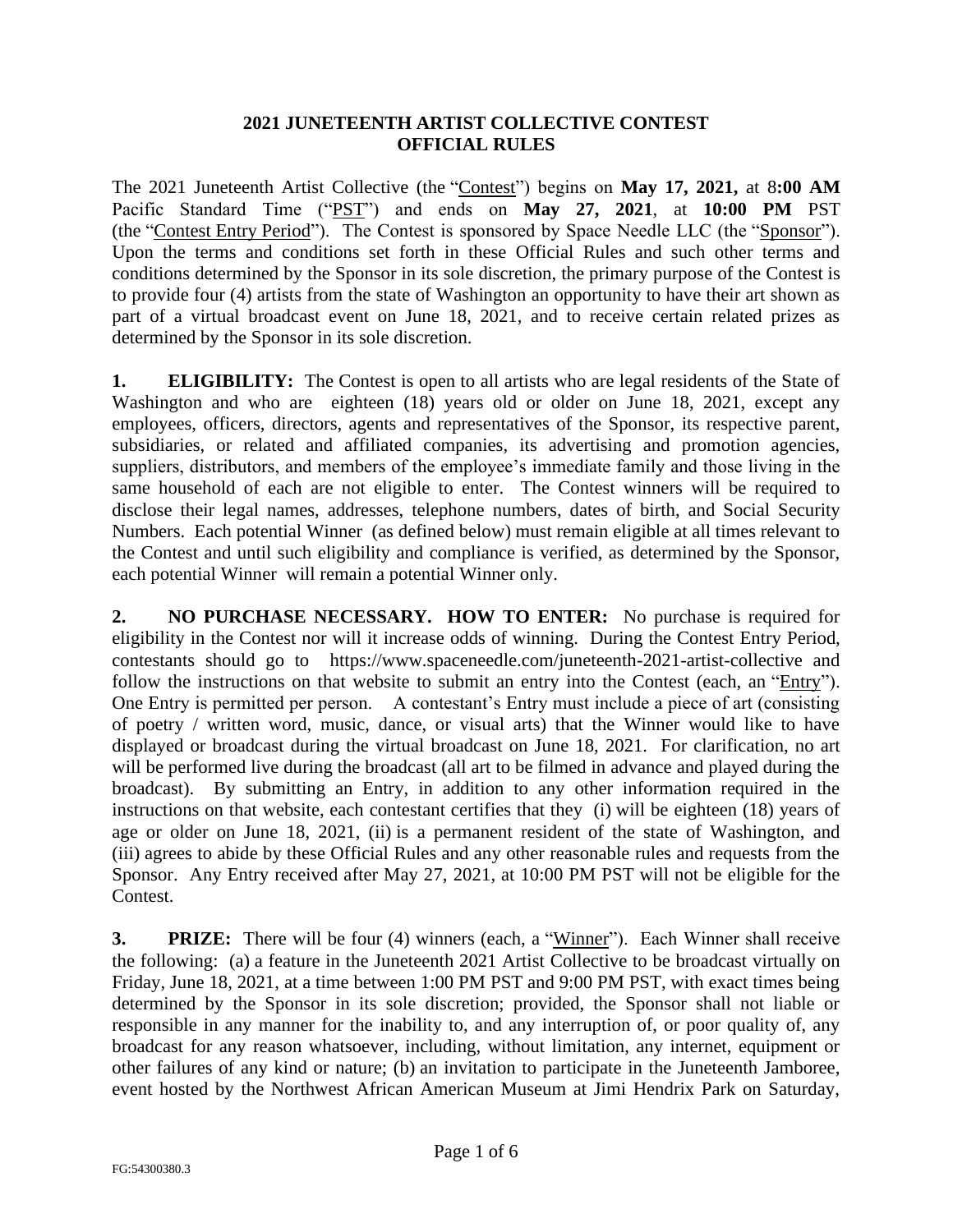June 19, 2021, or an invitation to participate in a visual art exhibit event hosted by Wa Na Wari (together with the Northwest African American Museum at Jimi Hendrix Park, each a "Host" and collectively, the "Hosts") to be determined at a future date; provided, the Sponsor shall not liable or responsible for any aspect, or the cancelation, of either event for any reason whatsoever as such events are hosted and run by third parties; and (c) a \$550 Visa gift card. The exact time and each and every element of the Contest shall be solely determined by the Sponsor in its sole discretion. The prizes to be awarded to each Winner are worth a total of up to One Thousand Dollars (\$1,000) and are not exchangeable or redeemable for cash unless approved by the Sponsor in its sole discretion. Each Winner will be solely responsible for transportation to and from any event/venue. The Sponsor will announce the name of the Winner on or about Tuesday, June 8, 2021, via its Facebook page or other means, including any websites or social media platforms maintained by or connected with the Sponsor.

**4. DETERMINATION OF WINNERS:** A panel of between two (2) and five (5) persons, selected by the Sponsor in its sole discretion, will choose, in the panel's sole discretion, each of the four (4) Winners of the Contest. The decision of the Sponsor representatives will be final and binding. The panelists will consider, in their sole discretion, the art submitted by the contestants in determining the winners. The Winners will be selected from among all eligible Entries received. The process of determining the winners will be conducted under the direct supervision of the Sponsor. The Winners need not be present at any physical location at the time the Winners are announced. Potential Winners will be notified via email and/or telephone call on or around June 4, 2021, and a potential Winner must respond within twelve (12) hours to become a Winner, which response must be delivered to Sponsor by email as specified by Sponsor. If a potential Winner does not correctly responds within such time period, time being of the essence, such potential Winner will be disqualified and the Sponsor may select another potential Winner who will then have the same time period to respond. The Sponsor reserves the right to extend any such time periods in the Sponsor's sole discretion. Odds of winning are determined in part by the total number of eligible Entries received. For the names of the Winners, send a request and self-addressed stamped envelope to be received by no later than August 1, 2021, to Juneteenth 2021 Contest, c/o Space Needle Marketing, 1050 West Ewing Street, Seattle, WA 98119.

**5. ADDITIONAL RULES AND TERMS:** By submitting an Entry, each contestant agrees to the following terms in this Section 5. Each Winner agrees to have their piece of artwork broadcast via live-streamed on the internet or other media outlets and available for public viewing. Each Winner (and any participant in any artwork) agrees to abide by all public-health requests from the Sponsor and all applicable federal, state, and local laws, including, but not limited to, wearing masks or other facial coverings and maintaining reasonable social distancing. The Sponsor shall not be responsible for providing any personal protective equipment or for the failure of any personal protective equipment that may be provided by the Sponsor. Each Winner (and any participant in any artwork) agrees to wear clothing and attire that, at a minimum, would generally be considered appropriate for public outings, and agrees, for the avoidance of doubt, not to wear any clothing that contains any words or markings that would likely be considered obscene, offensive, derogatory, or political in nature to the filming for the Juneteenth 2021 Artist Collective broadcast or the events hosted by the Northwest African American Museum or Wa Na Wari.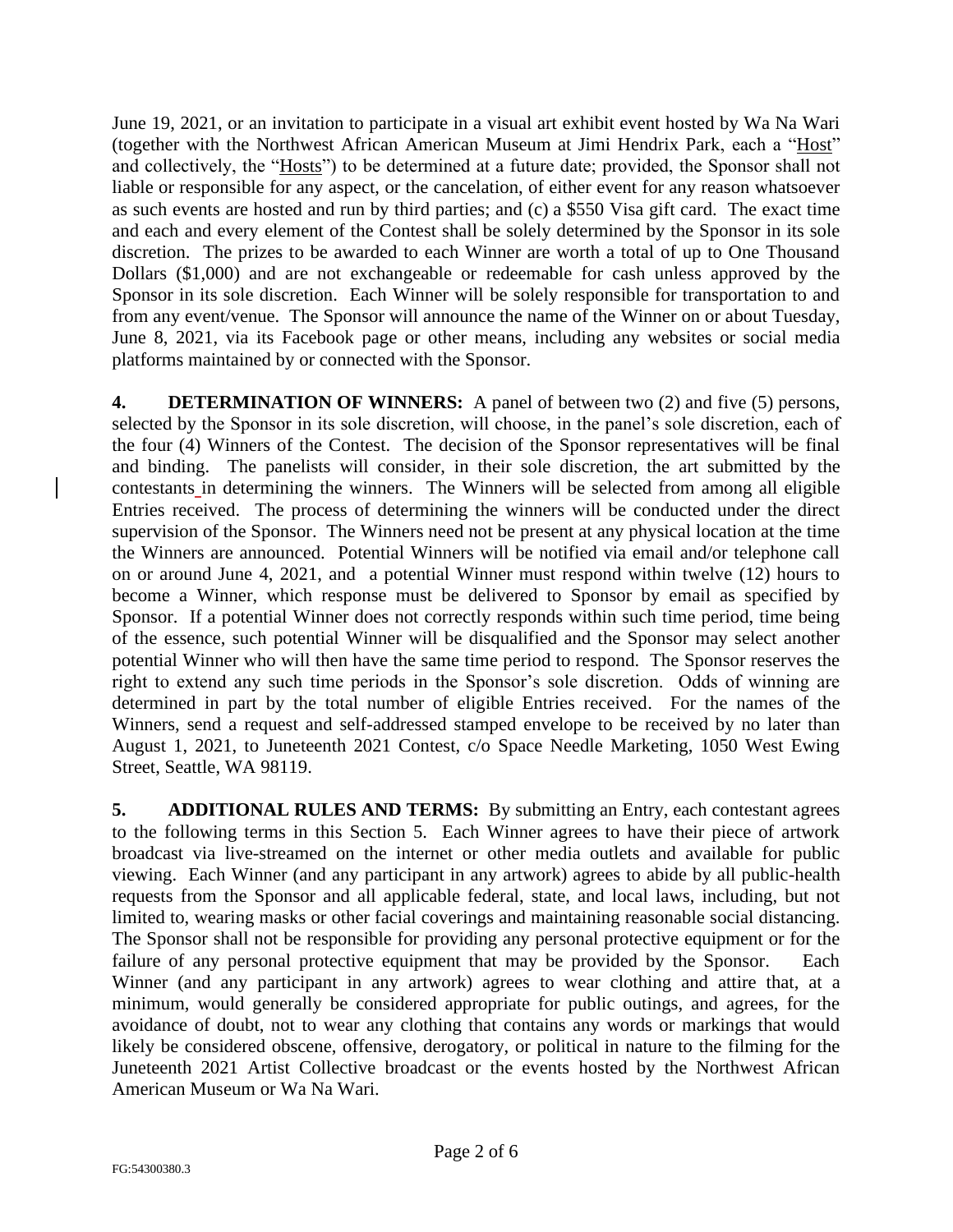**6. PRIZE CLAIM:** Noncompliance with these Official Rules, any other applicable rules or guidelines, or any applicable federal, state, or local law, as determined by the Sponsor its sole discretion, by a potential Winner and/or a Winner, may result in such persons's disqualification in the Sponsor's sole discretion and thereafter such person will have no longer be a potential Winner or Winner, as applicable, and no longer entitled to any prizes associated with the Contest. The Sponsor may elect, in its sole discretion, to select an alternate Winner to replace any disqualified person. Failure to respond as required in Section 4 above within the specified period will result in disqualification and forfeiture, and an alternate potential Winner may be selected in the Sponsor's sole discretion. If a prize associated with this Contest is unclaimed, undeliverable, or un-awarded for any reason or cause whatsoever beyond the control of the Sponsor, in its sole opinion, the unclaimed, undeliverable, or un-awarded prize will be forfeited and may not be re-awarded.

**7. TAXES:** Each Winner is required to complete an IRS Form W-9 prior to the date of the Juneteenth 2021 Artist Collective broadcast. W-9 forms will be sent to Winner via email subsequent to the Winner notifying Sponsor that he, she, it, or they will participate in the event. Each Winner will receive a 1099 tax form if the Sponsor determines, in its sole discretion, that it must or should issue such form to the Winner. Taxes for any prizes or value associated with the Contest are the sole responsibility of the Winner and should be paid to the appropriate government agency, not to the Sponsor, its parent, subsidiary, or related and affiliated companies.

**8. GENERAL RULES:** The opportunity to participate in this Contest is non-transferable and non-assignable. By participating in the Contest, each contestant represents and warrants that he, she or it is in compliance with these Official Rules, any other rules and guidelines that govern or affect the Contest, and any applicable federal, state, or local law. Any contestant who engages in cheating, uses fraudulent entry methods, submits entries with falsities, submits duplicate entries, or enters the Contest on behalf of anyone other than himself, herself or itself or by unauthorized means will be disqualified. The Sponsor reserves the right in its sole discretion to refuse, disqualify, or withdraw any Entry, potential Winner, Winner, and/or contestants at any time during or after the Contest. Each potential Winner may be requested to provide Sponsor with proof that he, she, it, and/or they are the authorized account holder(s) of the email or social media account (if any) associated with the winning Entry. Without limiting the foregoing, Entries that are untimely, incomplete, obscene, offensive, derogatory, that are/appear to be lacking good faith, are/appear not to be submitted in the spirit of the Contest, or are otherwise non-compliant will be disqualified and void. Incomplete, illegible, false, deceptive, or garbled Entries are not eligible. By submitting an Entry, a contestant represents and warrants that the contestant has obtained permission from all persons whose name or likeness is used in the Entry, if any, and that publication of the Entry via various media, including posting to the Internet, will not infringe on the rights of any third party. Contestants will indemnify and hold harmless the Sponsor, Hosts and their respective agents from any claims to the contrary. Each contestant (and any participant in any artwork) grants the Sponsor, Hosts and their respective parent, subsidiary, or related and affiliated companies or entities, and all such employees, agents, or individuals associated with the foregoing, full permission and authority to use, re-use, copy, publish, display, broadcast, distribute, edit, translate, adapt, and/or license the use of the artwork submitted by the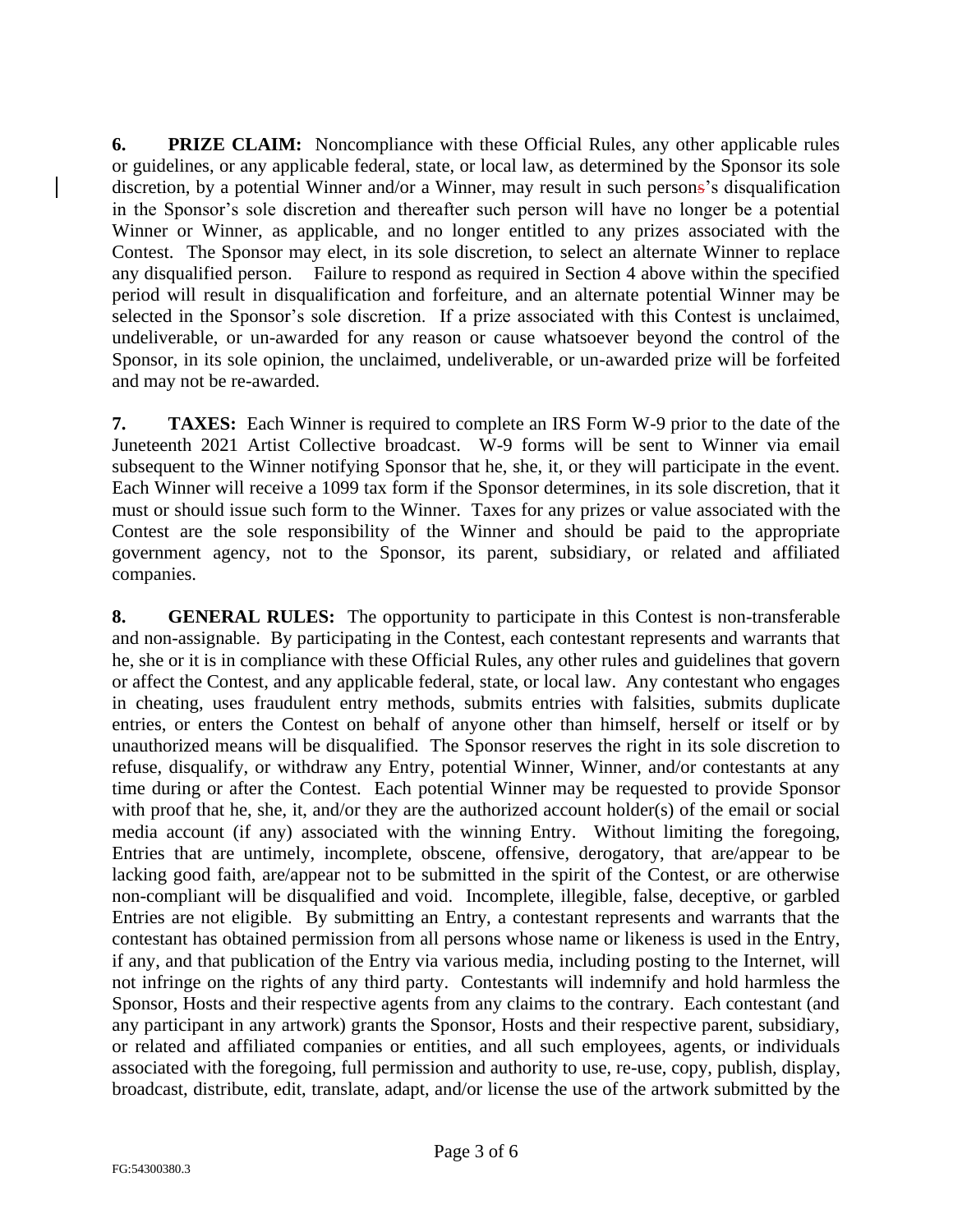contestant and any photographs, videos, or recordings of the artwork, event or any other event or aspect of the contestant's (and any participant in any artwork) participation in the Contest, in any promotional activity related to the contestant (and any participant in any artwork) participating in the Contest or for any other purpose (including, but not limited to, promotional or marketing materials for other events and contests that may be sponsored by the Sponsor in the future), including any promotions or advertising on the internet, social media platforms, press releases, on any website maintained by the Sponsor, Hosts, or any affiliated entity, or any other forms of media (including, but not limited to, television and radio) except where expressly prohibited by law, and further grants the Sponsor the right to use contestant's contact information for its own use to contact the contestant about other Sponsor programs, and the contestant (and any participant in any artwork) is not entitled to compensation from the Sponsor or Hosts for any promotional activity involving the contestant (or any participant in any artwork). The Sponsor is not responsible or liable for lost, late, incomplete, misdirected, not received, stolen, mutilated, or illegible Entries. No liability is assumed by the Sponsor for any malfunction of internet service or individual computer systems including, for the avoidance of doubt, any internet service or systems relied upon to broadcast the event. By entering and/or participating in the Contest, all contestants (and any participant in any artwork) accept and agree to be bound by these Official Rules. The Sponsor reserves the right to disqualify contestants (and any participant in any artwork) who fail to follow these Official Rules or who make any misrepresentations in their Entries or in their communications with the Sponsor relating to the Contest. A Winner may not substitute, transfer, or assign their participation in the Contest or the right to receive any prize associated therewith. The Sponsor reserves, in the Sponsor's sole discretion, the right to modify, limit, or change any aspect of the Contest or any prize associated therewith. PARTICIPATING, CONTESTANTS (AND ANY PARTICIPANT IN ANY ARTWORK) AGREE TO RELEASE, DISCHARGE, AND HOLD HARMLESS THE SPONSOR, ANY PARENT OR SUBSIDIARY AND THEIR AFFILIATES, ADVERTISING AND PROMOTION AGENCIES, AND THEIR RESPECTIVE OFFICERS, DIRECTORS, EMPLOYEES, INDEPENDENT CONTRACTORS, REPRESENTATIVES AND AGENTS FROM AND AGAINST ANY AND ALL ALLEGED AND/OR ACTUAL CLAIMS, ACTIONS, DEMANDS, LOSSES, SETTLEMENTS (WHETHER OR NOT LITIGATION IS COMMENCED), LIABILITIES AND DAMAGES OF ANY KIND WHATSOEVER EXISTING NOW OR ARISING IN THE FUTURE (INCLUDING, WITHOUT LIMITATION, BODILY INJURY, PERSONAL INJURY, MEDICAL INJURY, DEATH, DISABILITY AND PROPERTY DAMAGE OR LOSS), COSTS AND EXPENSES (INCLUDING, WITHOUT LIMITATION, REASONABLE ATTORNEYS' FEES, COURT COSTS, SETTLEMENTS, AND DISBURSEMENTS) DIRECTLY OR INDIRECTLY ARISING IN WHOLE OR IN PART OUT OF PARTICIPATION IN THIS CONTEST OR ANY ELEMENT THEREOF OR DELIVERY, ACCEPTANCE, POSSESSION, USE, OR MISUSE OF ANY PRIZES ASSOCIATED WITH THIS CONTEST. Each contestant (and any participant in any artwork) understands and agrees that the foregoing release language covers, without limitation, the risk that a contestant (and any participant in any artwork) contracts COVID-19 as a result of participating in this Contest, and each contestant (and any participant in any artwork) agrees that he or she assumes that risk in full. Each contestant covenants not to sue any released party or cause them to be sued regarding any matter released above, and further covenants not to disaffirm, limit or rescind this release. A waiver by the Sponsor of any term in these Official Rules does not constitute a waiver of any other provision.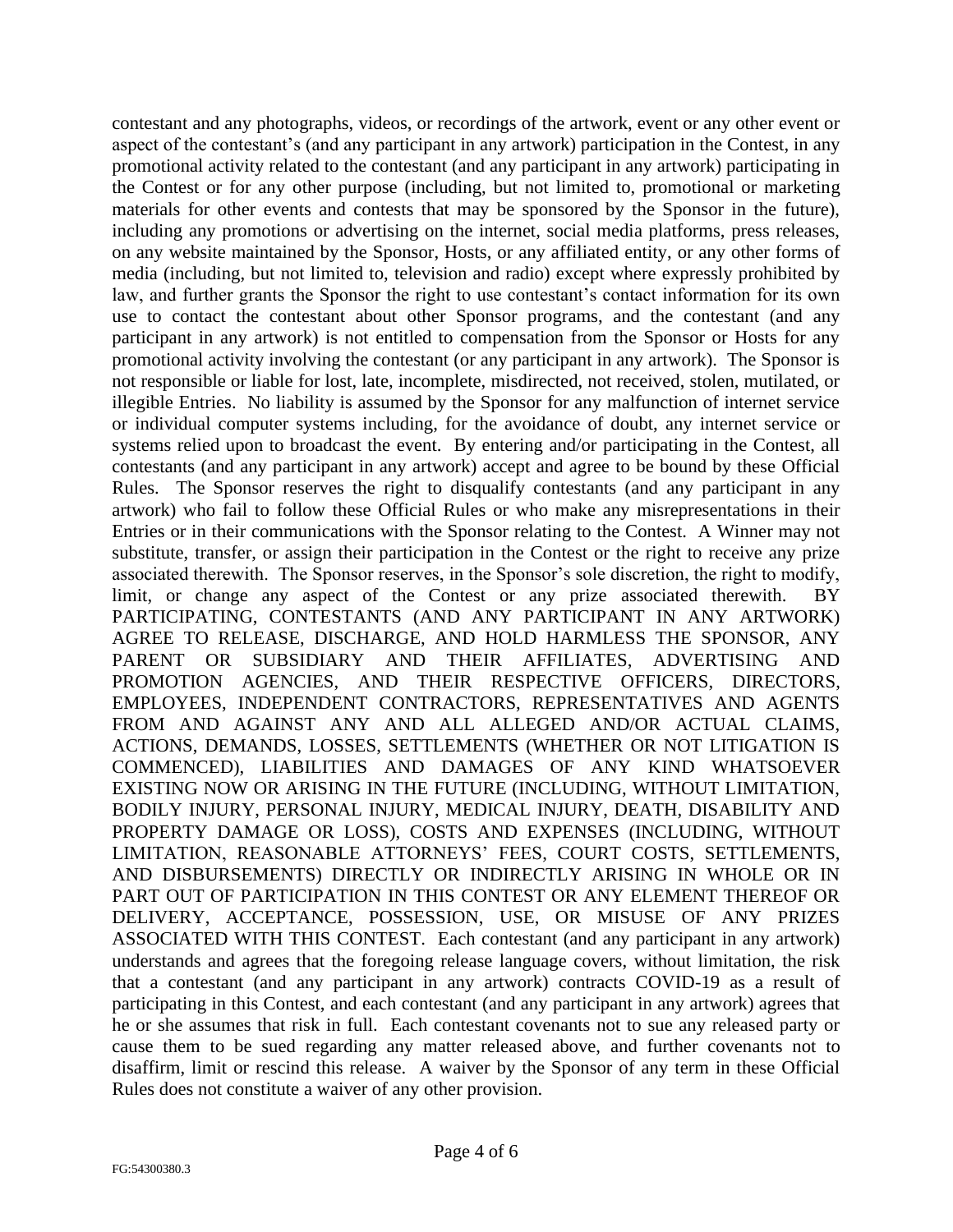**9. LIMITATION OF LIABILITY:** The Sponsor is not responsible for injury or damage to any of contestant's any participant in any artwork's or to any other person's electronic device related to or resulting from participating in the Contest or downloading materials from or use of any website or social media account associated with the Contest. The Sponsor is not responsible for any person's failure to successfully enter the Contest due to technical failure or other electronic or human error, including device or browser incompatibility. If, for any reason, the Contest or any element thereof is not capable of running as planned by reason of, but not limited to, infection by computer virus, worms, bugs, tampering, unauthorized intervention, fraud, cheating, technical failures, or any other causes which the Sponsor deems, in its sole opinion, could corrupt or affect the administration, security, fairness, integrity, or proper conduct of the Contest or any element thereof, the Sponsor reserves the right at its sole discretion to cancel, terminate, modify, or suspend the Contest, or any element thereof, and select the Winners from eligible, non-suspect Entries received prior to the action or as otherwise may be deemed equitable by the Sponsor. The Sponsor shall not be liable to Winners or any other person for failure to execute the Contest or any element thereof, or to supply the prizes associated with the Contest by reason of any action(s), regulation(s), order(s), or request(s) by any governmental or quasi-governmental entity, equipment failure, terrorist acts, cyberattacks, earthquake, war, fire, flood, explosion, or any other event beyond the Sponsor's reasonable control. In no event will the Sponsor, any parent, subsidiary, or related and affiliated companies, advertising or promotion agencies and/or all their respective officers, directors, employees, independent contractors, representatives and agents, be responsible or liable for any damages or losses of any kind, including indirect, incidental, consequential or punitive damages arising out of participation in the Contest or any element thereof. Without limiting the foregoing, the Sponsor's website, social media accounts, prizes, and all other media or items associated with the Contest are provided "AS IS" without warranty of any kind, either express or implied, including but not limited to the implied warranties of merchantability, fitness for a particular purpose, and non-infringement.

**10. PRIVACY:** The requested information includes personal information such as name, phone number, e-mail address, residence address, age, gender, and any other information that is connected with the contestant (and any participant in any artwork) personally ("Personally Identifiable Information"). Other than as specified herein, all Personally Identifiable Information will be provided by the contestant (and any participant in any artwork) with his, her or its specific knowledge and consent. By entering and/or participating in the Contest and providing requested information, each contestant (and any participant in any artwork) is consenting to the collection, storage, and disclosure of Personally Identifiable Information. Personally Identifiable Information may be collected by third party service providers with whom the Sponsor contracts to provide services in connection with the Contest and if such is the case, the Sponsor asks such service providers to make the Personally Identifiable Information available only to the Sponsor for the Sponsor to use in accordance with the terms of this Section 10. The identified and notified Winners (and any participant in any artwork) may each be required to provide additional Personally Identifiable Information which may be subject to additional or separate privacy terms which will be provided when such additional information is requested. Participation in the Contest constitutes permission for the Sponsor and its agencies to use the names and/or likenesses, biographical materials, and/or photographs of the contestants (and any participant in any artwork) and/or description of the